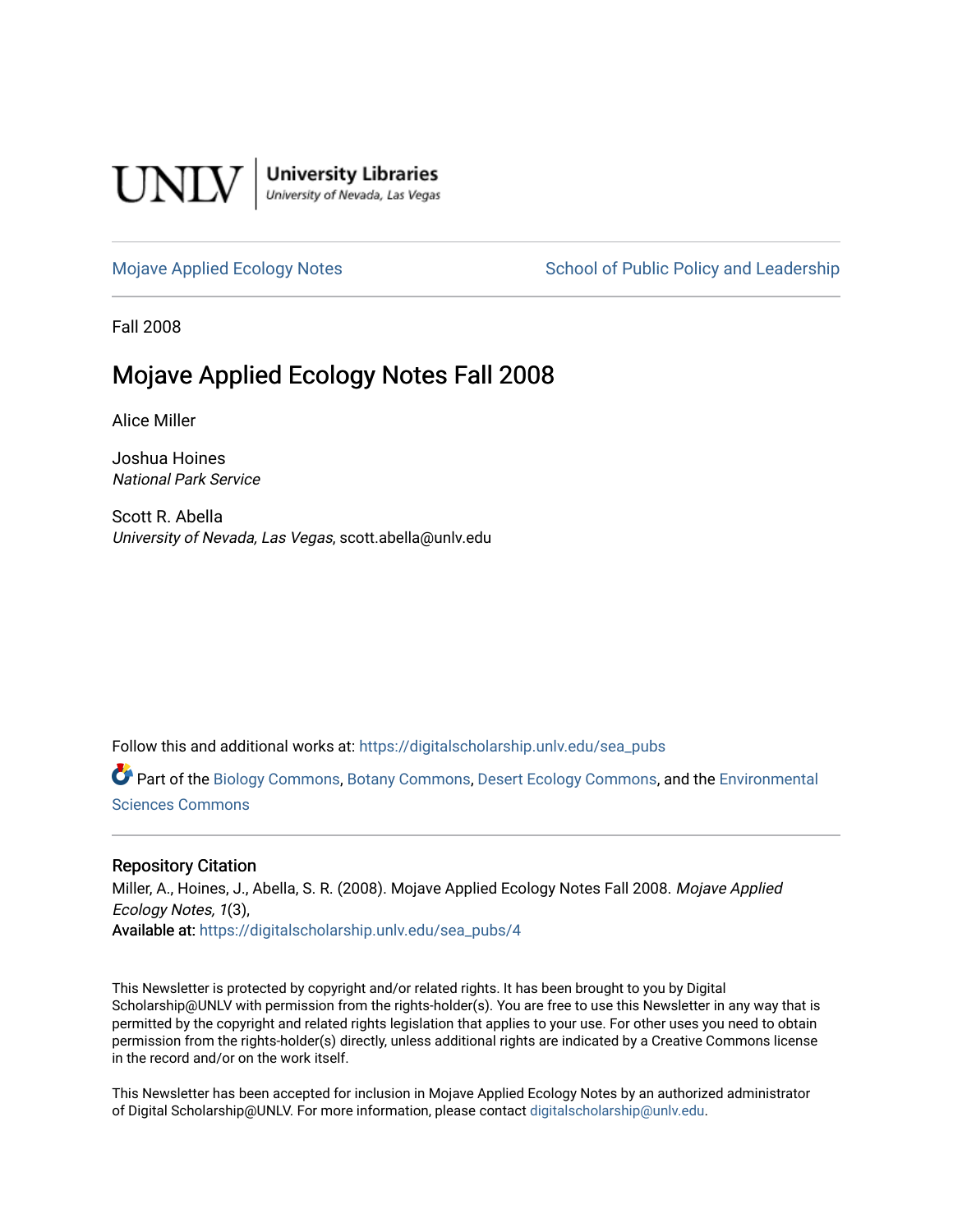⋖

Δ.

Mojave Applied Ecology Notes

Mojave Aplied

Ecology Notes

Fall 2008 Volume 1, Issue 3

Guest contributor: Alice Miller, PhD, Vegetation Program Manager

# Learning to Manage the Effects of Wildfire at Joshua Tree National Park

Joshua Tree National Park (JTNP) has seen an alarming increase in the frequency, size and intensity of wildfires over the last several decades. These fires threaten the persistence of iconic Mojave Desert plant communities, impact designated Critical Habitat for desert tortoise, and degrade aesthetic resources for park visitors. Research to better manage the effects of wildfire, and the proliferation of invasive annuals that fuel the fire cycle, is thus a key component of JTNP's Resource Management Program. Currently, three projects aimed at understanding different components of post-fire ecosystem recovery are underway at JTNP:

### Post-Fire Resource Island Degradation

In July 2006, the Central Complex Fire burned almost 3,000 acres of Mojave Desert shrub and Joshua Tree woodland in JTNP. In collaboration with the University of California, Riverside and the U.S. Forest Service, JTNP is investigating post-fire changes in soil physical, chemical, and biological properties of burned-over soil resource islands (shrub mounds), and coupling these with vegetation recovery patterns (Photo 1). This information will be used to guide soil restoration and revegetation prescriptions that promote native vegetation recovery, and resist invasion by exotic annuals.

### Vegetation and Small Mammal Recovery

Michael Vamstad, Wildlife Ecologist at JTNP, is comparing vegetation composition and small mammal diversity in paired burned and unburned areas along a sixty-five year chronosequence. After approximately 20 years post-burn, perennial plant cover returns to similar levels as in unburned areas, however there is a shift in species composition. Small mammal diversity increases with time since burn, mirroring the increasing structural complexity of the vegetation. Small mammal abundance however, is similar across all burn ages, with more recent burns dominated by Kangaroo rats (Dipodomys merriami).

(Continued on page 4)



Inside this issue: Introducing Adria DeCorte! 2 Goodbye from J. Spencer 2 SNRT blackbrush seed collection 3

A forthcoming book chapter 4

6

Abstract submissions to the Natural Areas Conference

Photo 1. Measuring soil properties of a burned over Lycium cooperi mound in Joshua Tree National Park's Central Complex Fire.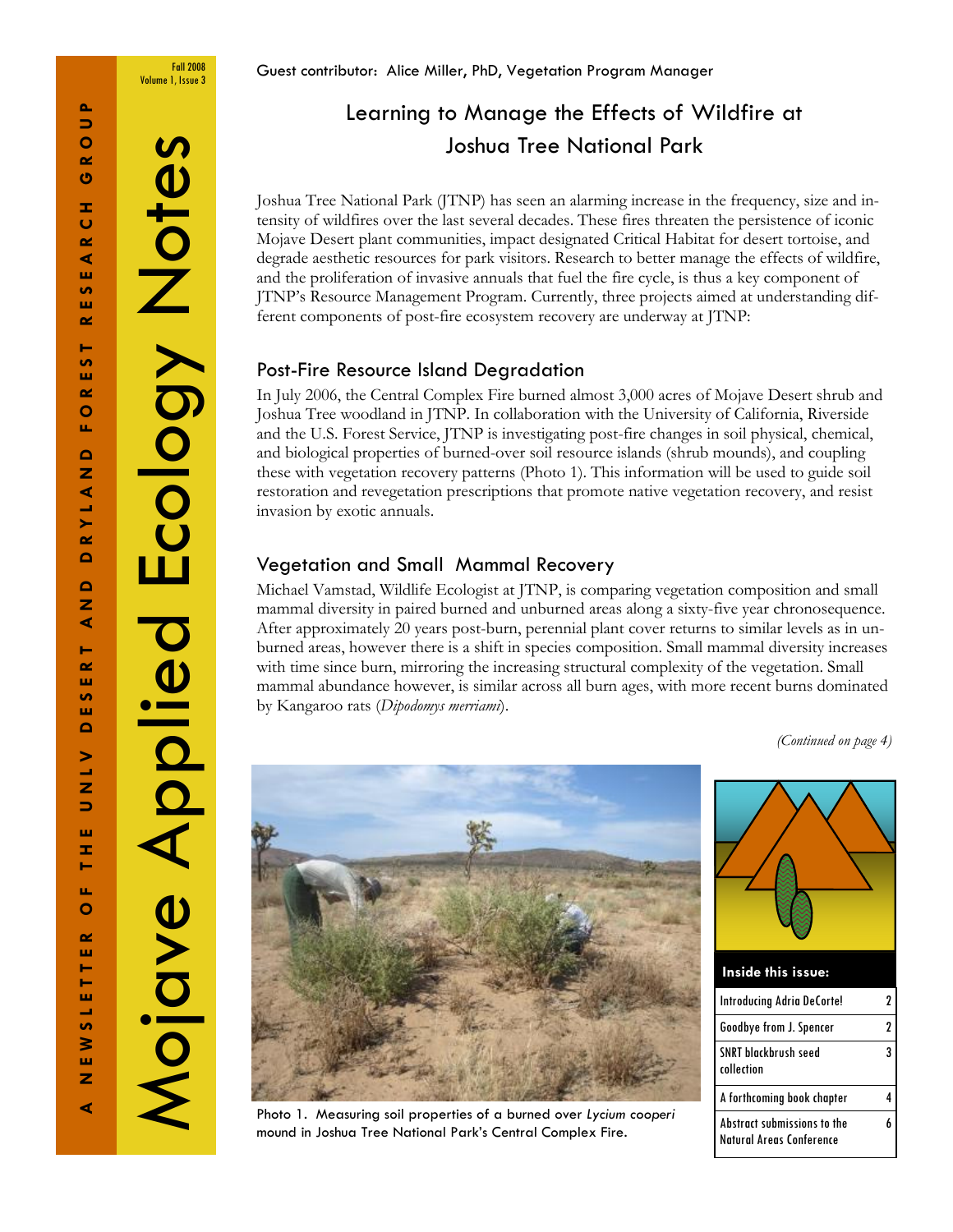

Desert and Dryland Forest Research Group http://publiclands.unlv.edu/ddfrg/Home.htm

University of Nevada-Las Vegas 4505 Maryland Parkway Las Vegas, Nevada 89154-2040

#### RESEARCH ASSISTANT STAFF

Dianne Bangle Donovan Craig Jill Craig Adria DeCorte, Graduate Assistant Cayenne Engel Jon LaValley Chris Roberts, Graduate Assistant Alexis Suazo

**COORDINATOR** Scott Abella, PhD scott.abella@unlv.edu

Mojave Applied Ecology Notes Fall 2008 Volume 1, Issue 3

Editor: Jill Craig, MS jill.craig@unlv.edu

Mojave Applied Ecology Notes is a newsletter published quarterly by the UNLV Desert and Dryland Forest Research Group. We specialize in working with resource managers to address key information needs for management through applied research. Submissions to the editor are welcome. We reserve the right to edit all article submissions.

## Introducing Adria DeCorte!

The Research Group is happy to introduce Adria DeCorte, graduate advisee of Scott Abella and Lloyd Stark. Adria is a long-time resident of Las Vegas, and has a Bachelor of Science in Architecture from UNLV. She joined the group in May, and this fall begins coursework for her Master of Science in Biology with an emphasis on Ecology.

For Adria, it was a natural progression to expand upon her background in architecture to include the natural landscape. Adria's expertise lies in horticulture and plant taxonomy. For the last year and a



Adria DeCorte, graduate advisee of Scott Abella and Lloyd Stark.

half, she has been a part of the Propagation Team at the Springs Preserve. Adria is responsible for the Preserve's seed collection program. This entails monitoring perennial and annual plants at more than ten sites throughout southern Nevada, and harvesting seeds at maturity. Seedlings are used for natural rehabilitation and garden plantings within the Springs Preserve. As production exceeds the Preserve's needs, the native plants have been available at the Preserve's Thursday Night Farmer's Market. It is Adria's hope that by having native plants available at the Market the public will be more likely to landscape with native plants.

Adria also maintains the Preserve's Herbarium Collection, and acts as a liaison to the UNLV Herbarium. She has collected and scanned specimens of over 100 plant species found within the Valley. Along with providing a valuable herbarium reference, her collection also acts as a learning tool for the Nature Exchange, a program for school-aged children that aims to foster an interest in natural science.

Adria is currently working with Scott Abella and Lloyd Stark to design a thesis research project focusing on Mojave Desert plant communities. We look forward to working with Adria to better understand the dynamics of the Mojave!

### Farewell

Weed Sentry—Jessica Spencer, Research Assistant



After 4 years with the Weed Sentry Program, I am moving on to greener pastures. I have accepted a position with the Army Corps of Engineers in Jacksonville, FL (my hometown). I will be working with their regulatory department. I also have plans to go back to school to get my Master of Science in Coastal Biology at the University of North Florida. I have enjoyed the time that I have spent here in southern Nevada. I have been lucky enough to work with some very bright people and have learned a lot in the process.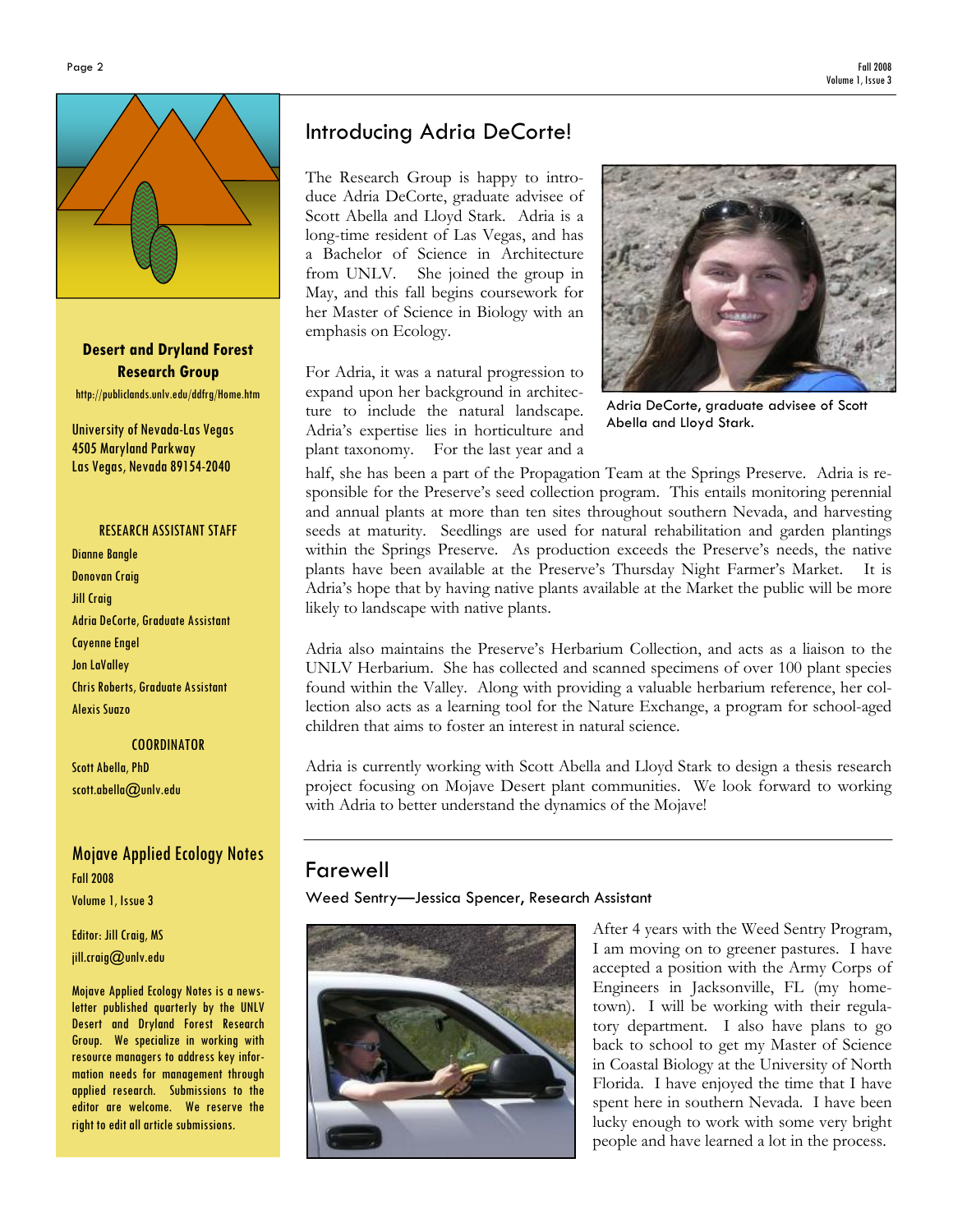### Volunteers capitalize on a natural phenomenon





Photo 1. Mast flower production in a blackbrush community.

Having lived in the Mojave Desert for a long time, I did not anticipate the response our local vegetation expressed to climatic conditions last winter and spring. The precipitation and temperatures didn't appear to be anything special; yet, as spring progressed, our local flora treated us to a fantastic and uncommon blackbrush flow-<br>ering event. (Photo 1). Blackbrush ering event. (Photo 1). (Coleogyne ramosissima), a paleoendemic member of the rose family, is a low growing non-descript shrub most of the time. However, by late spring, field personnel were seeing vast swaths of yellow across the landscape. Most years we see some plants flower, but they don't always pro-

duce seeds. In fact, many years can pass between range-wide mast fruiting events, making this past spring a unique experience.

In southern Nevada, blackbrush is typically found throughout the Mojave Desert, between 600-1600 m at an elevational transition between creosote-bush scrub and higher elevation sagebrush scrub and pinion-juniper woodlands. Blackbrush is typically the dominant plant within blackbrush scrub (up to 80% cover). Infrequent seed production and limited longevity in the soil seedbank slow recovery following disturbance. An increase in the frequency of fire and the introduction of non-native grasses can further delay or even prevent recovery. Since 2000, thousands of acres of blackbrush have burned in southern Nevada, leaving the newly exposed soils available for colonization by brome grasses and unsightly burn scars that will take

decades or longer to return to blackbrush communities (Photo 2). Recovery time after disturbance is largely unknown, but is likely site dependent. Unfortunately, studies of blackbrush regeneration after fire have shown it may take centuries to return prefire conditions, if at all.

To preserve this trust resource for future generations, federal land managers are tasked with developing new restoration strategies to cope with these threats as well as increase public awareness and encourage public involvement in managing public lands. The Southern Nevada Restoration Team (SNRT) is an interagency group made up of the Bureau of Land Management, National Park Service, Forest Service, and Fish and Wildlife Service that have been working together to manage and restore public lands for the past 10 years.

(Continued on page 5)



Photo 2. Burned blackbrush habitat.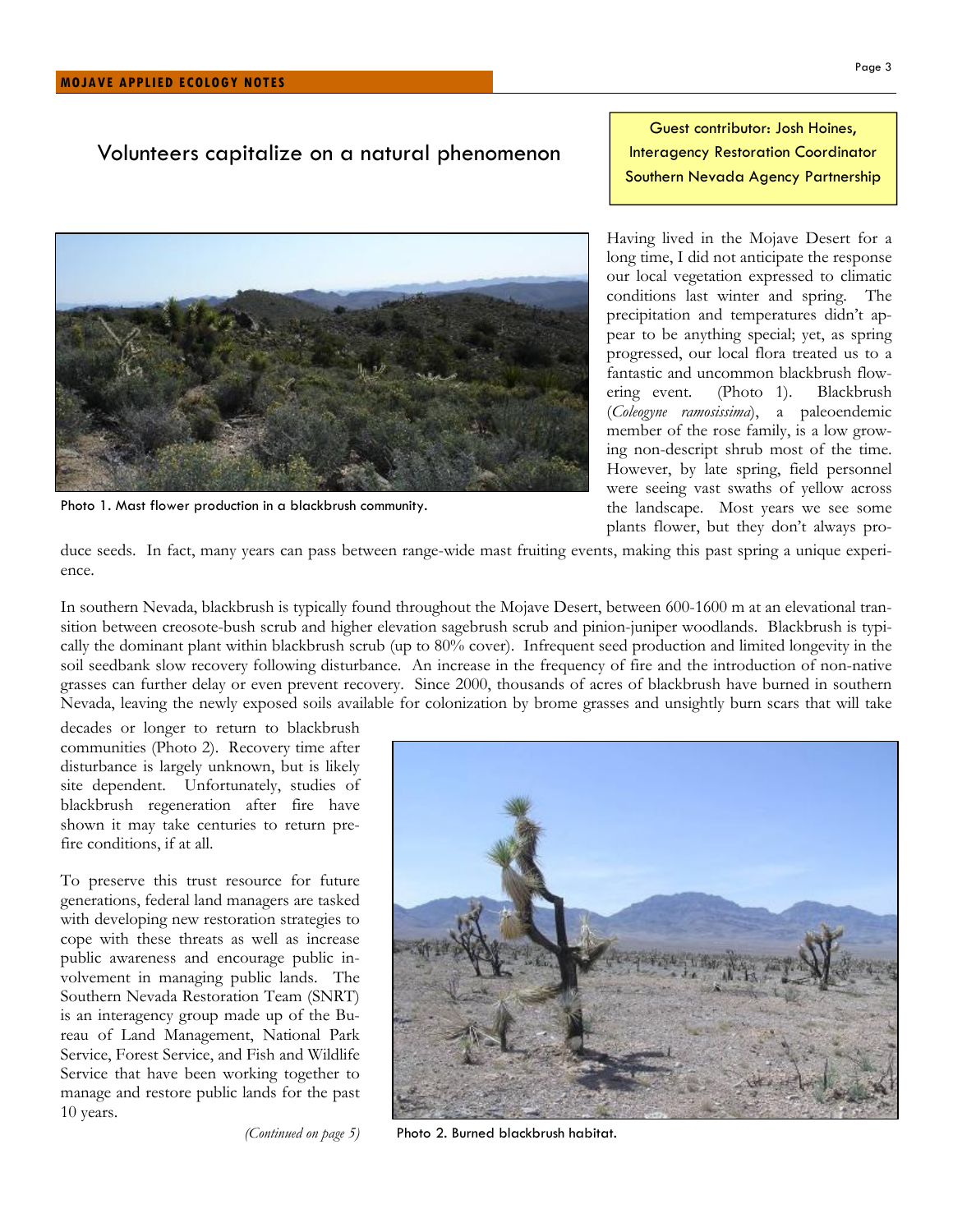### New Book Chapter Reviewing Mojave Desert Revegetation Practices is Forthcoming

#### - Scott Abella

I was invited to write a chapter for a forthcoming book on Arid Environments to be published by Nova Science Publishers. This book is anticipated to appear in late 2008 or early 2009, and we will be able to provide additional details about the entire book at that time. I co-authored our chapter on revegetation with Alice Newton, Vegetation Manager at Lake Mead National Recreation Area. We systematically reviewed 23 published studies of planting or seeding native species in the Mojave Desert. We used this published literature to address the following questions:

- Which species have been most commonly and effectively planted or seeded?
- Which treatments (e.g., grazing protection) have increased plant establishment?
- What are the relative performances of planting and seeding, and are these species specific?

We found that 15 planting studies assessed a total of 41 species, 36 of them shrubs. None of the nine species planted in  $\geq$ 3 studies avoided a complete failure (0% survival) in one or more treatments in one or more studies, but several species (e.g., Larrea tridentata, Atriplex spp.) consistently exhibited high (> 50%) survival even in years of below-average precipitation. Fencing, shelters, and irrigation increased survival of some species, but these treatments require cost/benefit analyses. Though seeding frequently has been discouraged relative to planting, seeding success has been species and situational specific. For example, Baileya multiradiata, Phacelia parishii, Atriplex polycarpa, Penstemon palmeri, and Penstemon bicolor became established at densities ranging from 3-9 plants/m2 in individual seeding studies.

Of the 19 publications covering the 23 studies included in our review, 47% were published prior to 1988, only 16% since 2000, and none after 2001. This highlights a need to rejuvenate revegetation research and the defensible monitoring of operational revegetation projects in the Mojave Desert. For instance, most of the published studies took place prior to extensive, relatively recent desert wildfires. None of the research we systematically reviewed dealt with revegetating desert burns, which is currently a priority challenge for desert managers.

(Continued from page 1)

# JTNP post-fire ecosystem recovery research

### Burned Area Revegetation

Also in July 2006, the Western Complex Fire burned 1,525 acres in higher elevation shrub and woodland communities in the western portion of the park. To revegetate denuded burned over building sites in this area, several thousand native plants, propagated in JTNP's Center for Arid Lands Restoration (top and right photos), will be outplanted this fall. Revegetation will consist of early and late successional plant communities to compare the effectiveness of these community types in promoting post-burn recovery and/or resilience to invasive species.



JTNP's Center for Arid Land's Restoration, collecting seeds for burned area revegetation. Right: Mojave desert plants ready for outplanting in JTNP's Center for Arid Land's Restoration.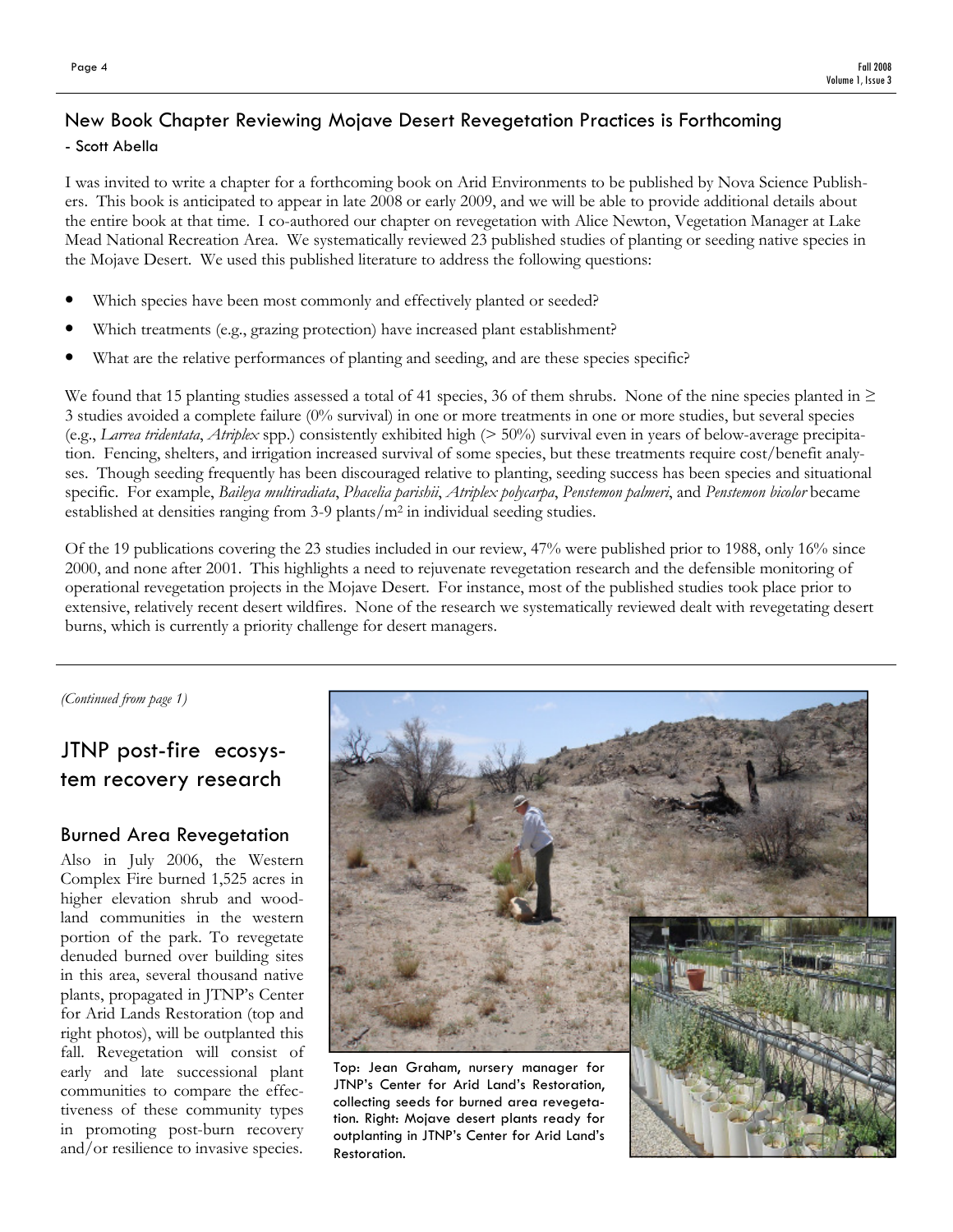#### MOJAVE APPLIED ECOLOGY NOTES

(Continued from page 3)



Over five successive Saturdays, SNRT recruited and trained 112 volunteers to harvest the outstanding blackbrush seed crop from a variety of locations throughout southern Nevada (above photos). In total, 683.5 volunteer labor hours harvested 255 gallons (estimated at 660 pounds) of unclean blackbrush seed. In the process volunteers were educated in three important conservation areas: (1) an overview of the local flora, fauna, ecology and geology, (2) the fragility of desert ecosystems and what conservation/restoration measures federal land managers employ, and (3) the importance of minimizing human impacts to the environment.

The restoration team is planning additional restoration projects using seeds collected this season with the overarching goal of expediting the natural succession of blackbrush habitats. Along the way we will be growing out blackbrush plants for revegetation of burned areas and developing an experimental restoration design to understand these communities. We anticipate future volunteer-based restoration projects as a result of blackbrush seed collection success.

If you are interested in volunteering on federal lands around southern Nevada look for upcoming projects at: www.GetOutdoorsNevada.com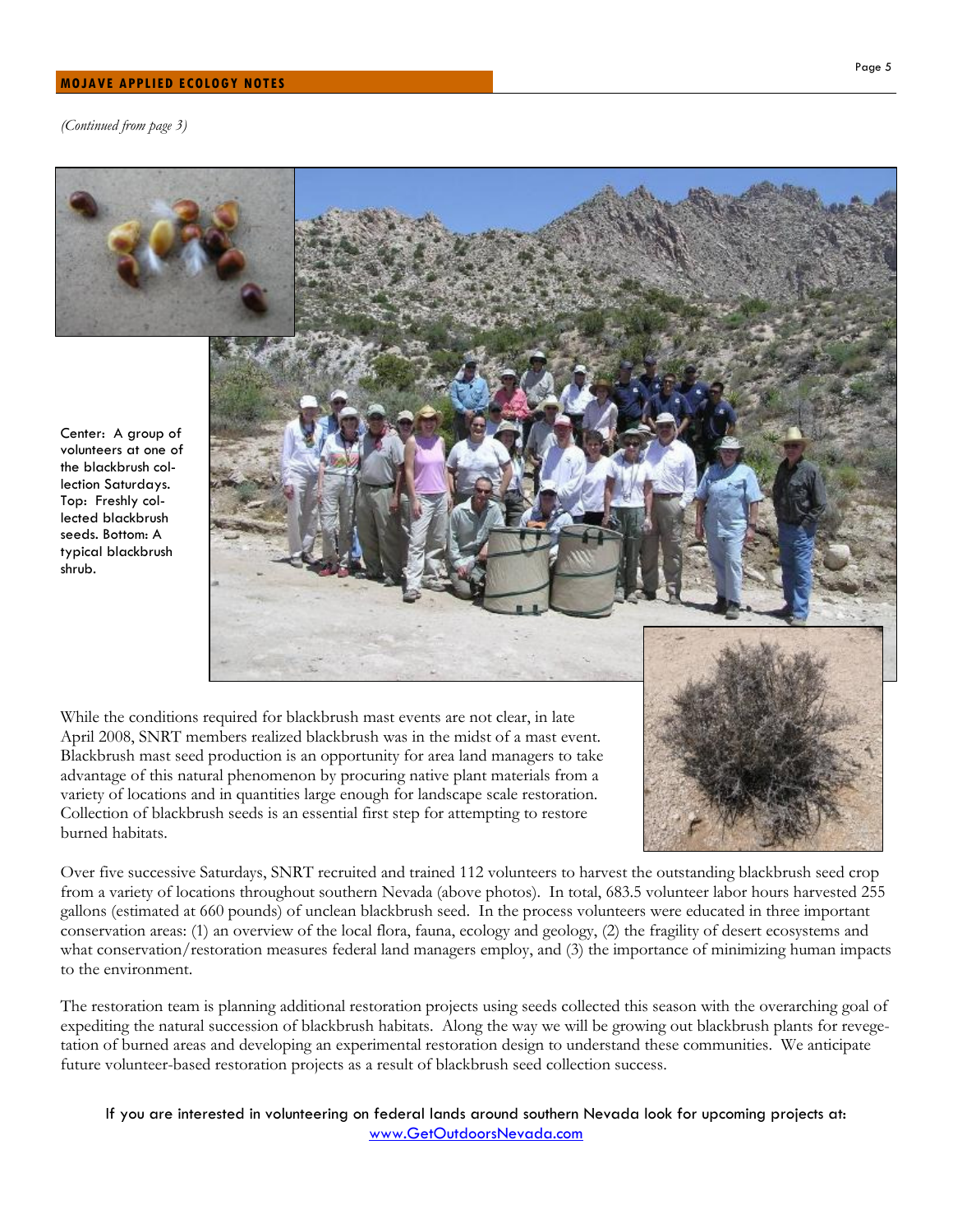## Multiple projects to be presented at the joint conference of: Natural Areas Association & National Association of Exotic Pest Plant Councils

The Desert and Dryland Forest Research Group had four abstracts accepted for presentation at the October 14-17, joint Natural Areas Association & National Association of Exotic Pest Plant Council Conference which will be held in Nashville, TN. Since much of our work focuses on exotic plant invasion and desert restoration, it is especially relevant to the conference's theme this year: Natural Areas Revival in Music City: Tuning in to a changing climate and biological invasion. Here are highlights of the research we will be presenting at the conference this year.

EXOTIC ANNUAL PLANT INVASIONS AND THEIR RELATIONSHIPS TO ROADS AND NATIVE PERENNIAL SPECIES IN THE MOJAVE DESERT, SOUTHWESTERN USA.

Donovan Craig<sup>1</sup>, Jill E. Craig<sup>1</sup>, and Scott R. Abella1,2. Contact: donovan.craig@unlv.edu.

Disturbances caused by roads and characteristics of native plant communities are two factors that may affect invasibility of communities by exotic species. We evaluated these factors by establishing permanent sampling sites along 13 roadsides in the Lake Mead National Recreation Area and adjacent public lands. Microsites under perennial species were sampled for community composition. Additionally, percent cover of exotics and natives were recorded using cover categorizations within a 0.25-m2 frame around the center of the perennial plant. Six exotic species were detected throughout sampling. Schismus arabicus was the most frequently encountered exotic annual followed by Erodium cicutarium and Brassica tournefortii. Overall cover of exotic species declined slightly as distance from the road increased; however, differences were not significant. Over time, we will be able to monitor changes in the frequencies of both exotics and natives occurring in the microsites. This information will be of interest to managers and scientists alike in understanding exotic species invasions relative to roadways and possible associations with perennial natives.



SEEDING EFFECTIVENESS AND NATURAL REGEN-ERATION OF MOJAVE DESERT PLANT COMMUNI-TIES AFTER 2005 WILDLAND FIRES

E. Cayenne Engel<sup>1</sup>, Scott Abella<sup>1,2</sup>, Christina Lund<sup>3</sup>. Contact: cayenne.engel@unlv.edu.

During Winter 2007 and Spring 2008 we surveyed burned and adjacent unburned sites in Mojave Desert shrubland communities throughout Clark County, to assess plant community recovery from 2005 wildfires. We quantified the cover of the perennial species and related their presence and abundance to abiotic site characteristics and soil chemistry. Additionally, we are monitoring the success of seeding perennial shrub species to burned sites to evaluate the effectiveness of this strategy for accelerating community recovery. After two years, community composition varied dramatically by site, with few of the formerly dominant species such as creosote, bursage, and blackbrush returning. However, other common shrubs such as globemallow have re-established at many of the sites where they were present pre-burn. Perennial species richness did not differ among sites, but identity and abundance varied dramatically. To date, seeding has not impacted the abundance of forbs and shrubs. Seed bank analyses should detect whether the added seeds are still present in the seed bank. Understanding the process of post-fire recovery in an increasingly fire rich landscape will help inform effective management strategies.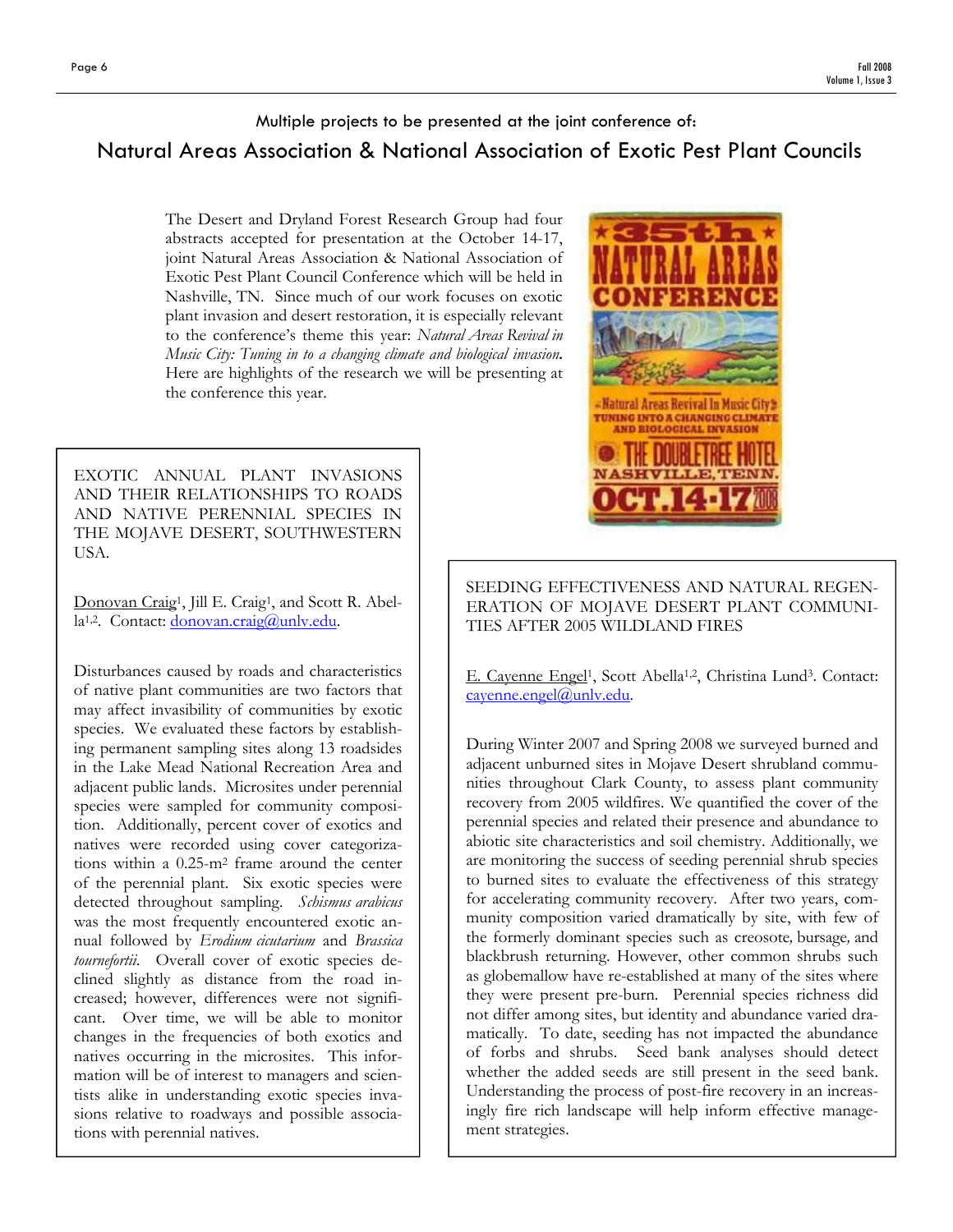MANAGEMENT TECHNIQUES FOR THE CONTROL OF SA-HARA MUSTARD (BRASSICA TOURNEFORTII) IN THE MO-JAVE DESERT.

#### Dianne Bangle<sup>1</sup> dianne.bangle@unly.edu.

I tested seed germinability in Sahara mustard after fruiting plants were treated with either 2%, 5%, or 12% triclopyr. Sahara mustard seed pods were labeled based on three developmental stages prior to treatment. Application of herbicide decreased germination from control seeds, however effectiveness did not differ across concentrations of triclopyr (2, 5, and 12%). I also tested seed germinability in Sahara mustard after fruiting plants were separated from their resources and allowed to dry in the field. Seed pods were labeled by developmental stage before treatment. The three treatments consisted of; 1) pulling plants with roots intact; 2) pulling the plant and breaking the roots and leaf rosette from the inflorescence; 3) pulling off individual fruits. All treatments resulted in a decrease in germination from control seeds.



Top. Sahara mustard seedlings were individually marked and followed throughout the growing season. Bottom. A 1-m2 plot was used to document Sahara mustard seedling density.



RESPONSES OF SAHARA MUS-TARD (BRASSICA TOURNEFOR-TII) TO WATER ADDITION AND SOIL DISTURBANCE MANIPULA-TIONS.

Alexis A. Suazo<sup>1</sup>, Jessica S. Spencer<sup>1</sup>, and Scott R. Abella1,2. Contact: alex.suazo@unlv.edu.

To better understand the ecology of Sahara mustard, we established experimental plots in large washes, road shoulders, and disturbed areas and documented responses of this exotic species to water additions and soil disturbance. (See bottom photo). Water additions (7 liters/plot/application) were applied from November 2007 through January 2008 at a two week interval. We performed the soil disturbance treatment by dragging a metal rake to break up the top 5 cm of mineral soil and this treatment was applied once. We collected data on Sahara mustard seedling density, phenology, plant height, and number of fruits, and tested for treatment effects. (See top photo). At our study sites seedling emergence was patchy; we recorded low densities in large washes (Mean ± SE,  $1.58 \pm 0.68$ ) and high densities  $(47.42 \pm 14.98)$  in disturbed road sides. Seedling density was influenced by site (P<0.001) while experimental treatments had a marginal effect  $(P =$ 0.052) on seedling density. Plant height and the number of fruits produced did not differ between treatments, but plant phenology was associated with treatments. Our results suggest that habitats with disturbed soils are conducive for the establishment of Sahara mustard, and we recommend that land managers monitor disturbed areas for sign of infestations.

<sup>1</sup>Public Lands Institute, University of Nevada, Las Vegas. <sup>2</sup>School of Life Sciences, University of Nevada, Las Vegas. <sup>3</sup>BLM – Las Vegas Field Office.